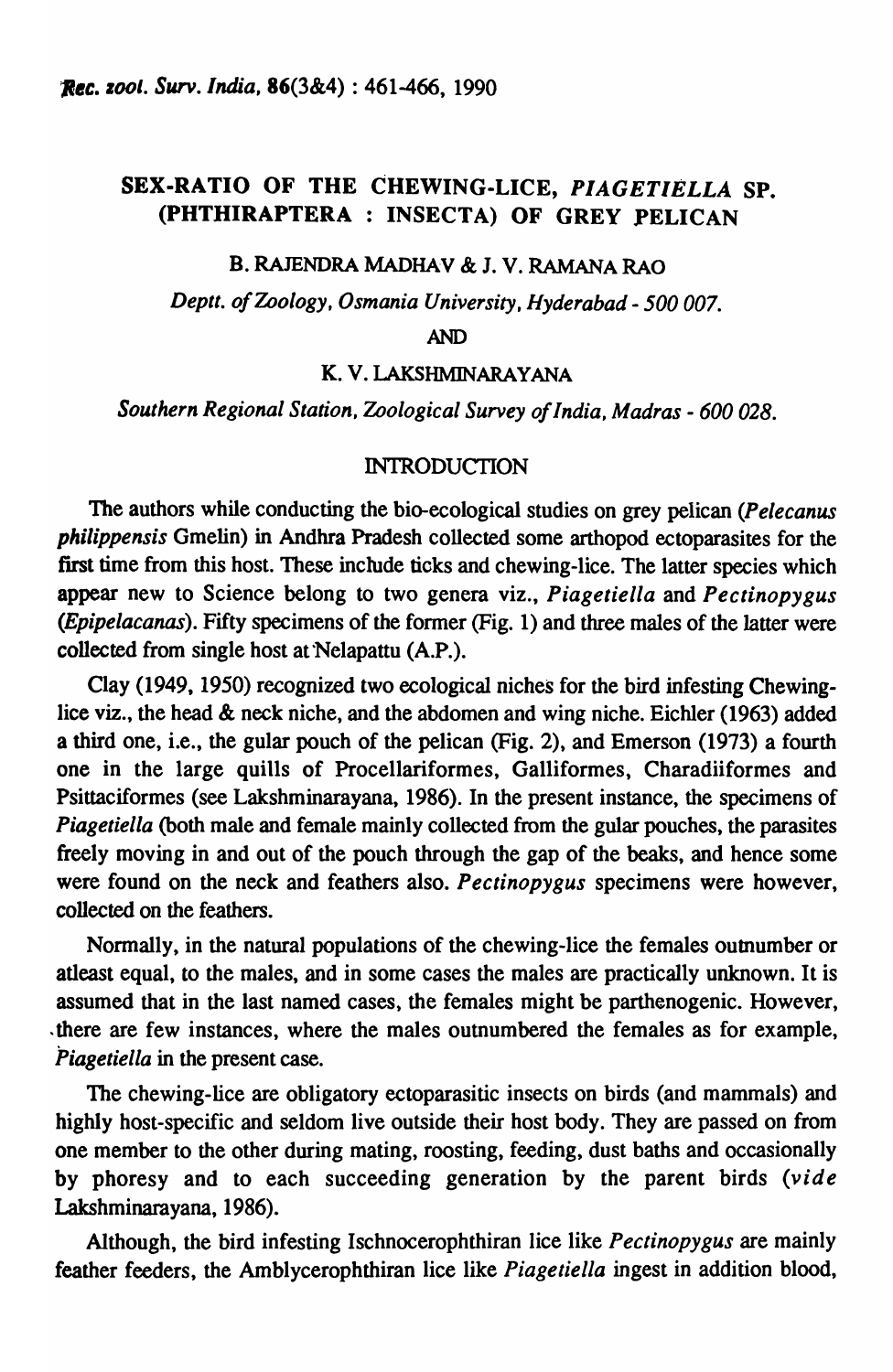sebaceous or mucous secretions also. The damage caused to the feathers is considerable in case of heavy infestation. Further, the lacerations caused during the feeding are prone to secondary infections thereby affecting the health of the bird indirectly. They not only cause annoyance by their various activities, but also produce dermatitis in some cases. Eichler (1963) attributed various deformities in the beak and the infestation of lice was heavy (Fig. 3) also in such cases. Such birds perhaps cannot preen the lice unlike the healthier ones, and therefore have had heavy infestations. It is well known, that the higher parasitic load atleast in poultry birds reduces the rate of fecundity and lower the egg production. The same may be true in the wild also. Thus the parasite populations indirectly influence the fluctuations of the host population and so need to be paid considerable attention in the conservation programme.

# REVIEW OF LITERATURE

Hopkins (1949) emphasized that he was not aware of any instance of considerable normal excess of males over females save that of Keler (1940) where the males and females of *Trichodectes melis* were in the ratio of 1.4:1. This author further stated that usually the females are in excess over males and in such extreme instances as in *Damalinia' americana,* D. *iongicornis,* and *Geomydoecus scleritus,* where the male remained unknown and D. *equi* (now *Werneckiella equi)* where the male was discovered long after the discovery of the female. Hopkins (op. cit.) provided sex-ratios of mammal infesting lice (both chewing & sucking). From this list of 36 species/sub-species only three instances were found where males marginally outnumbered the females, while in considerable instances the sexes are nearly equal following the 50 : 50 rule as in all other bisexually reproducing species.

Recently, Marshall (1981) studied the sex-ratios in 250 species of various ectoparasitic insect groups including the chewing-lice. Marshall (1981) reviewed the literature on the subject in various ecto-parasitiec insect orders. This author's results show that in general the males and females are in equal proportions with very few exceptions. The reduction in males amongst lice was attributed to the close inbreeding (\* *perhaps due to host specificity)* and quoted Hamilton (1967) in support of this contention in that amongst inbreeding communities the reduction in males is to be expected: Marshall (1983) further considers that the sex -ratio in natural populations may alter with numerous factors such as season, climate, host species, population density, nutritional status, position on the host body, and previous sampling of the host body and its home.

In general he concluded that the females predominate the populations. Males, however, according to him, predominated in the free living cimicids and pyralids, although the data were sparse; in the Streblids, however, the males predominated.

\* italics ours.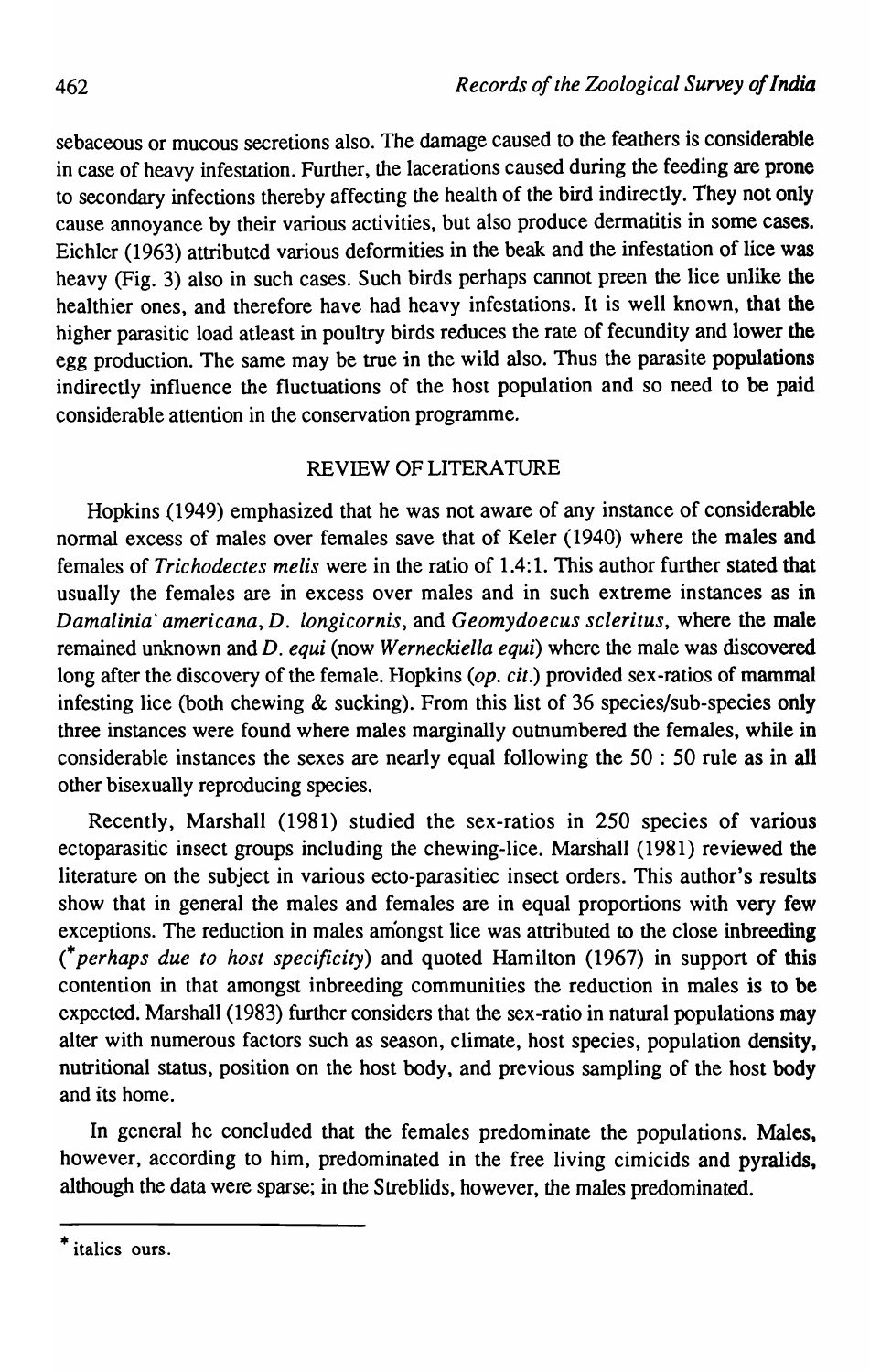

Figs. 1-3. 1. Population of *Piagetiella* sp., *in situ* in the gular sac of *Pelecanus philippensis;* 2. The movement of *Piagetiella titan* on *Peltc,anus onocrotalus*  from feathers to gular sac and *vice versa* (after Dubinin, 1948, and Eichler, 1963); 3. The reaction of *Pelecanus onocrotalus* heavily infested with *Piagetiella titan* (after Dubinin, 1948, and Eichler, 1963.)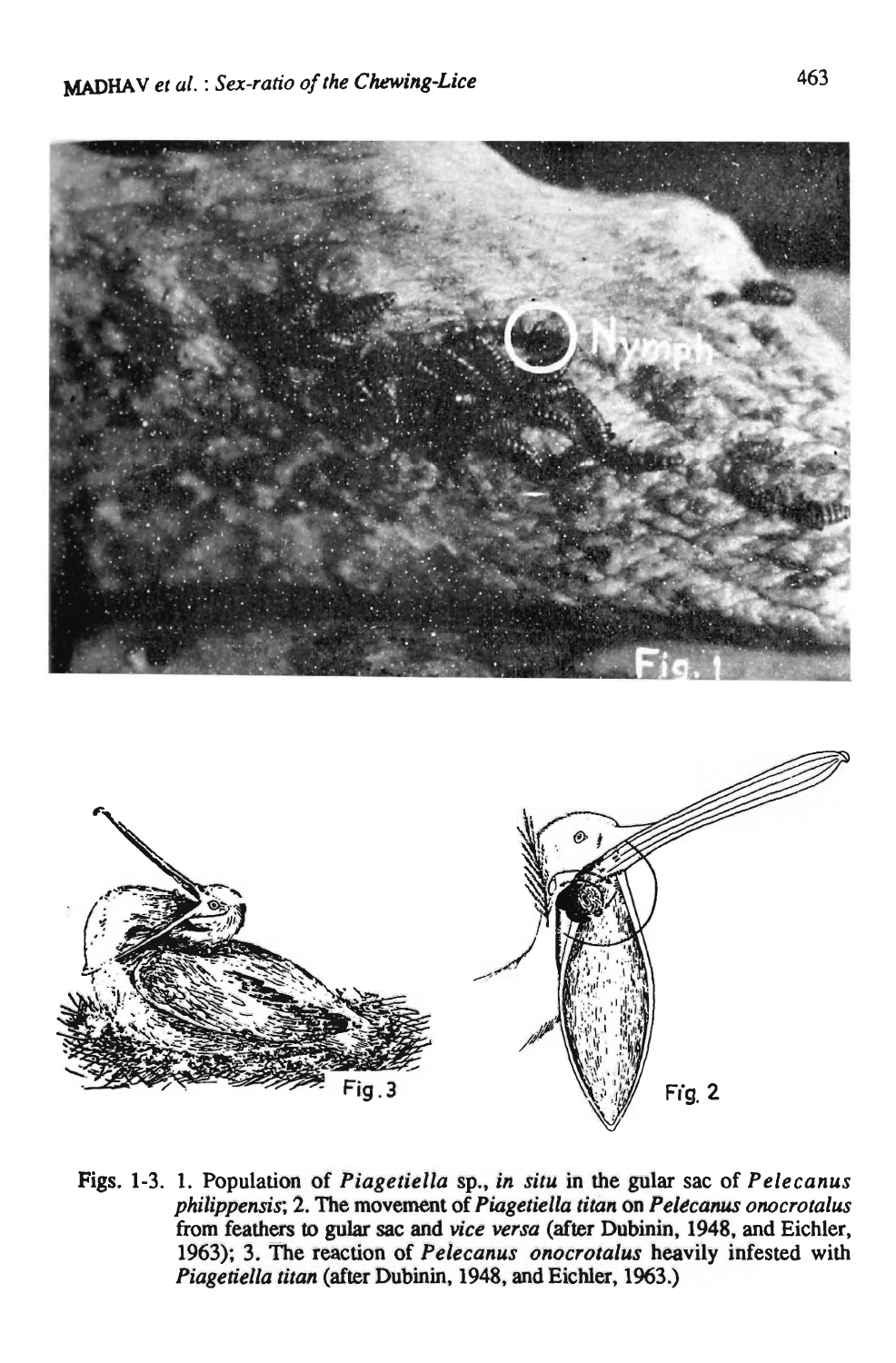Marshall (1981) attributed the imbalance to the following causes : sampling number; sampling technique i.e., where the parasites are found both in the nest (or burrow) and the host body of which only one is examined; one sex escaping detection or capture; the short life of the male; the male being active and smaller than the female and liable to get separated from the population and lost due to predation by the host, or nutritional or climatic factors. In so far as the lice are concerned Marshall *(op.cit.)*  following Hopkins (1949) opines that the males are short lived and hence the reason for the difference in sex ratio.

Fowler & Williams (1985) studied the population dynamics of the Chewing-lice *(Philopterus docophorulus, Brueelia blagoveshtchenskyi* Balat, *Ricinws fringillae*  degreen I, and *Menacanthus* sp.) and Acari on winter roosting reed bunting *(Emberiza schoeniclus).* The authors encountered two genera each of Ischnocerophthiran and Amblycerophthiran groups of lice on 324 reed buntings. The authors concluded that no birds carried more than two species at a time and the sex-ratio of adult lice are in the ratio of 52% females to 48% males. In the second half of the roosting period the nymphs predominated over the adults. Fowler & Williams *(op. cit.)* quoting Ash (1960), Askew (1971), and Baum (1968), state that because of uniform ecological conditions the lice probably breed through out the year, but considerable evidence now available indicates that population growth rates are .highest during spring prior to the breeding of the host, falling drastically after the fledgling stage and subsequent moults. Therefore, one should expect predominance of nymphs over the adults during the period of rapid growth of the host, although it is not a universal rule.

## DISCUSSION

In the present instance, we encountered the proportions of males and females *versus*  nymphs as follows :  $\sigma$   $\sigma$  41 : 9 9 4 : 1  $\sigma$  n. : 4 9 9 n. This clearly shows an unusual assemblage of males over females contrary to the above cases, and therefore interesting to report.

Hopkins (1949) opines that in instances where purely male populations dominate in numbers, then it is probable that these infestations are new and doomed for annhilation unless reinforced by females, or those in which the nymphs have not given rise to the females. Buxton (1941) attributed it to the injury to the females by too frequent mating by the numerous males.

We consider the following probabilities for this unusual occurrence in the light of the above observations of various authorities.

1. The chewing-lice are highly host-specific and live with in the feather cover (or hair-cover in mammal infesting forms) the micro-climatic conditions like temperature, humidity, food etc., remain' uniform and the external macroclimatic fluctuations do not have so much influence on the parasite as compared to its host. But when the external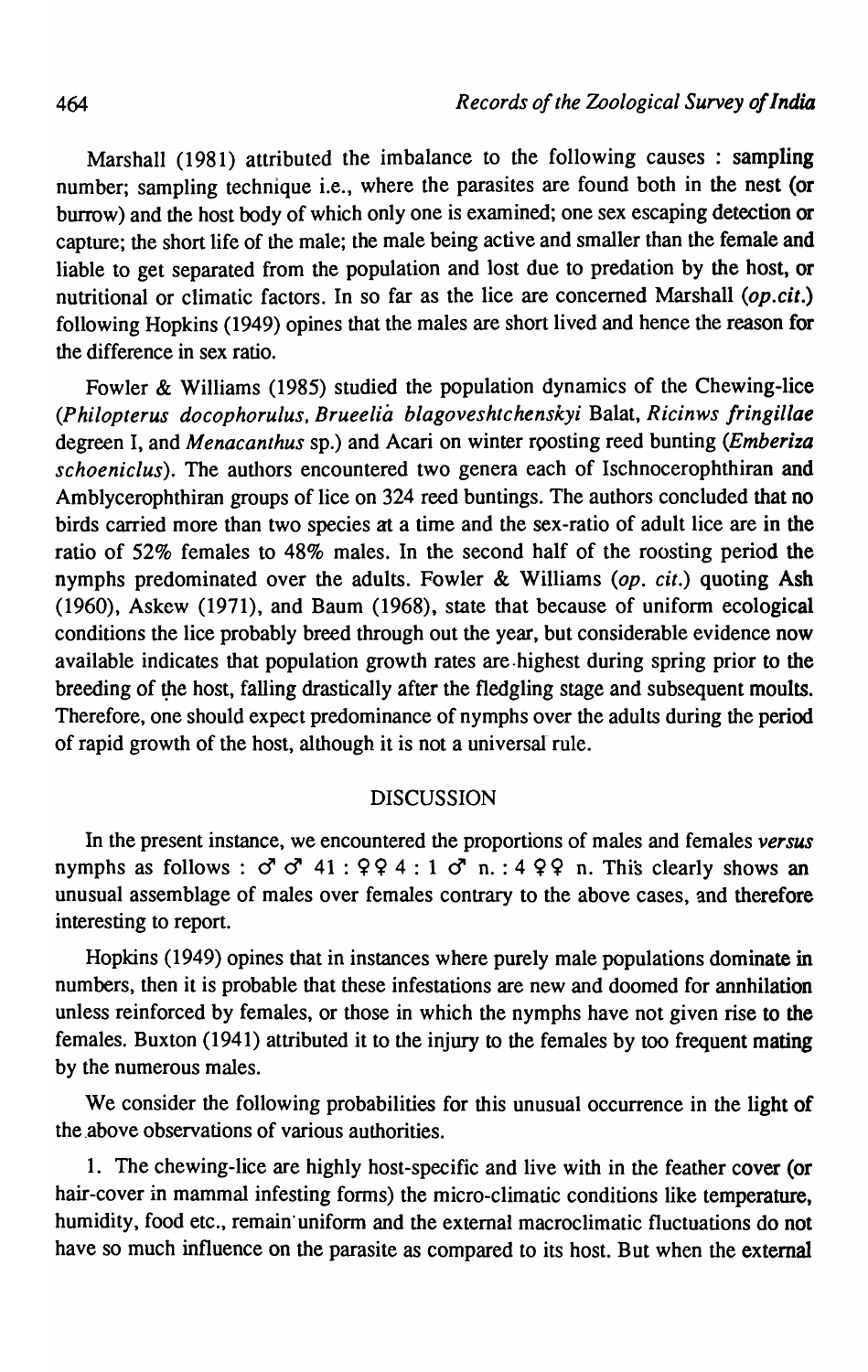ecological conditions are not conductive, the health of the colony of the host, or individual is effected. It is likely that the host population may dwindle. Under such circumstances, the lice may be forced to resort to the production of males and therefore males out number females.

2. Male producing eggs might have hatched earlier than the female ones.

3. The male nymphs might be developing at a faster rate than the female nymphs as suggested by Hopkins *(op. cit.).* In the present case, the male and female nymphs are in the ratio 1 : 4 respectively, the other male nymphs being already developed.

4. Unlike the other Chewing-lice, *Piagetiella* species occupy gular pouches. The oral or gular pouch temperature may have some influence in the differential growth rates of the male and female nymphs.

5. The cytotaxonomy of the chewing-lice is not even in its infancy. Therefore, we do not known anything about the sex determining mechanism viz., whether it is by sex chromosomes (homo-or hetero-gametic); or by a single gene alleles as in mosquitoes; or by producing haploid or diploid eggs where haploids develop in to males and diploids in to females; or the lice have capability of both parthenogenic and sexual reproduction depending on the condition of the host and thereby alter the composition of the populations.

6. The area where the pelicanry was found was affected by a severe cyclone just before the collections were made. It was reported that along with other birds, many of the pelicans were also lost or disturbed during the cyclone. Along with the *Piagetiella*  specimens only three males of *Pectionpygus* were collected at the time. It is probable, the cyclonic after effects have affected the health and vitality of the pelicans considerably. If there is increased parasite load, it further impairs the health of the host. Therefore, the parasites might have been constrained to resort to population control by drastically increasing its male population in preference to females so that control of egg production and consequent reduction of numbers in the subsequent generation is achieved.

# ACKNOWLEDGEMENTS

The first two authors sincerely thank the Department of Environment, Government of India, for sanctioning the bio-ecology project on the grey pelican. They also earnestly thank the authorities of the Department of Zoology, Osmania University, Hydcrabad, and the Chief Wild Life Warden. Government of Andhra Pradesh for all facilities in the laboratory and in the field. All the authors are grateful to the Director of Zoological Survey of India Calcutta, and Officer-in-Charge, Southern Regional Station, Zoological Survey of India, Madras for all facilities and encouragement in this work.